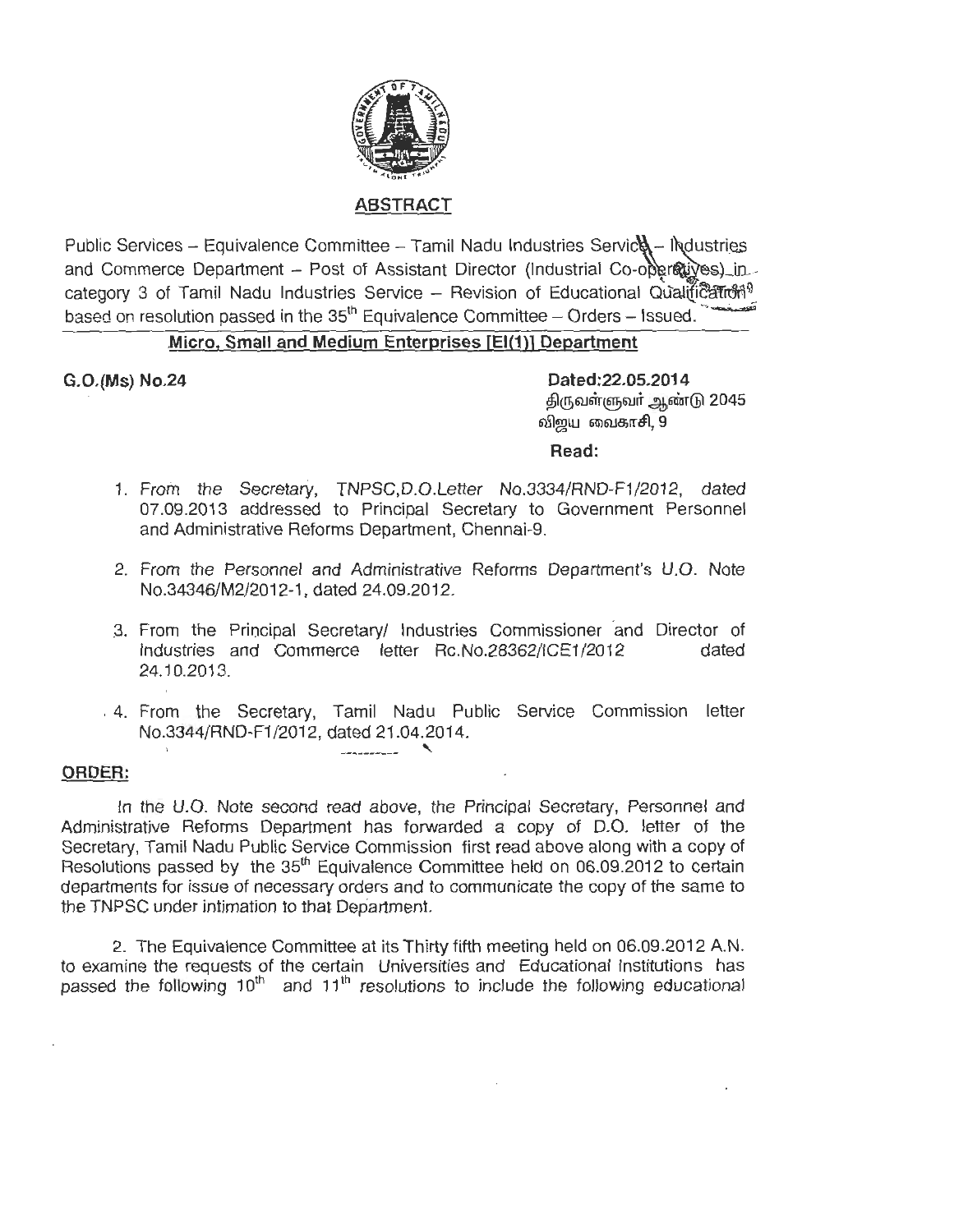qualification as equivalent to the existing educational qualification in the Special Rules to the post of Assistant Director (Industrial Co-operatives).

| Passed                                                                                                                                                                  | $-225.7$ | Recommendation                                                                                                                                                                                                                                                                           |
|-------------------------------------------------------------------------------------------------------------------------------------------------------------------------|----------|------------------------------------------------------------------------------------------------------------------------------------------------------------------------------------------------------------------------------------------------------------------------------------------|
| <b>Resolution No.10</b>                                                                                                                                                 |          |                                                                                                                                                                                                                                                                                          |
| M.A., degree in Co-operative Management<br>awarded by Ghandhigram Rural Institute<br>(Deemed University) as equivalent to M.A.,<br>degree in Co-operation.              |          | M.A., Degree in Co-operative<br>Management awarded by Ghandhigram<br>Rural Institute (Deemed University) may<br>be considered for direct recruitment to<br>the post of Assistant Director (IC) in<br>Industries and Commerce Department.                                                 |
| <b>Resolution No.11</b>                                                                                                                                                 |          |                                                                                                                                                                                                                                                                                          |
| M.Com., Degree without Co-operation as<br>a subject awarded by Bharathidasan and<br>Annamalai University as equivalent to<br>M.Com., Degree with<br>$Co-$<br>operation. |          | M.Com., Degree without<br>Co-operation as a subject awarded by<br>Bharathidasan and Annamalai<br>University may be considered for direct<br>recruitment to the post of Assistant<br>Director of Industries and Commerce<br>Department (i.e) in Industries<br>and<br>Commerce Department. |

3. The Principal Secretary/ Industries Commissioner and Director of Industries and Commerce in his letter third read above has also agreed to the above said recommendation of the  $35<sup>th</sup>$  Equivalence Committee.

 $\mathbb{R}^+$ 

4. The Government after careful consideration, have decided to accept the recommendation of 35<sup>th</sup> Equivalence Committee Meeting held on 06.09.2012, on the resolution No.10 and 11 and accordingly issue the following order:

- i) M.A., degree in Co-operative Management awarded by Ghandhigram Rural Institute (Deemed University) and
- ii) M.Com., Degree without Co-operation as a subject awarded by Bharathidasan and Annamalai University are considered as equivalent qualification to the existing qualification prescribed in the Special Rules for direct recruitment to the post of Assistant Director of Industries and Commerce (Industrial Co-operatives) in Industries and Commerce Department.